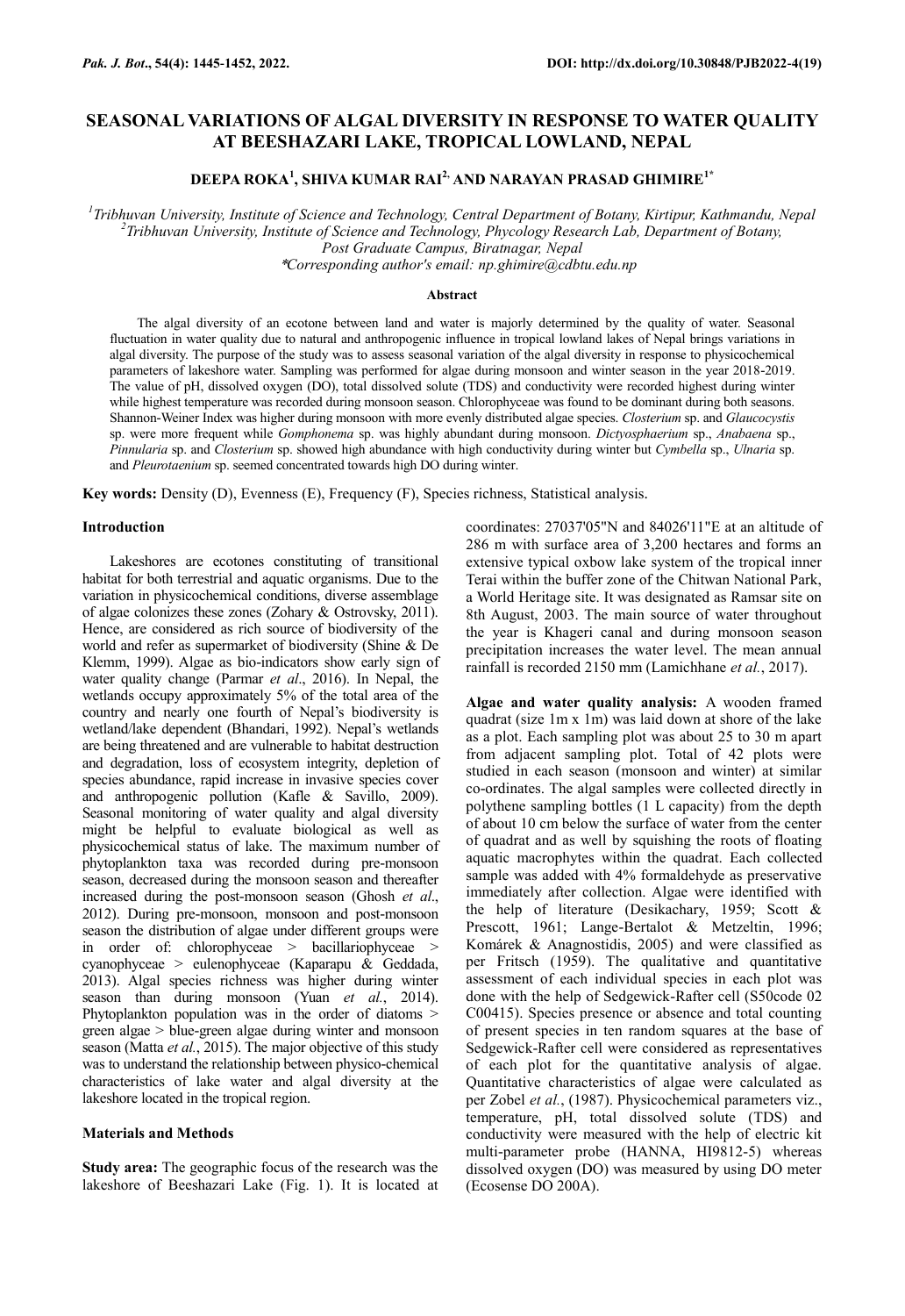

Fig. 1. Location of study area (Beeshazari Lake).

#### **Statistical analysis**

Spearman correlation coefficient was calculated to evaluate the relationships between the abiotic (i.e., physicochemical parameters of water) and biotic factor (i.e., algae) by statistical analysis software SPSS (version 23.0). All the tests were two tailed and the correlations were tested at 0.05 and 0.01 level of significance. Whereas Redundancy analysis (RDA) was performed by softwareR.

#### **Results**

**Physicochemical parameters of water:** The highest mean value for temperature was observed during monsoon season  $(31.01 \pm 0.26^{\circ}\text{C})$  and lowest during winter (17.35  $\pm$  0.18°C). Temperature showed strong positive correlation with pH  $(r = 0.52)$  in comparison to DO  $(r = 0.47)$  during monsoon season and week positive correlation with DO  $(r = 0.31)$  compared to TDS  $(r =$ 0.03) and pH  $(r = 0.02)$  during winter season (Tables 1-3).

For pH, the highest mean value was recorded during winter season (7.92  $\pm$  0.05) and lowest during monsoon  $(7.48 \pm 0.08)$ . Water pH had shown strong positive correlation with  $DO$  ( $r = 0.60$ ) in comparison to temperature ( $r = 0.52$ ) during monsoon season. Water pH showed week positive correlation with TDS  $(r = 0.44)$ compared to conductivity ( $r = 0.43$ ), DO ( $r = 0.24$ ) and temperature  $(r = 0.02$  during winter season (Tables 1-3).

Similarly, the highest mean value for DO was observed during winter season (10.72  $\pm$  0.26 mg/l) and lowest during monsoon  $(3.34 \pm 0.05 \text{ mg/l})$ . DO showed strong positive correlation with pH  $(r = 0.60)$  in comparison to temperature  $(r = 0.47)$  during monsoon season. DO had shown week positive correlation with temperature  $(r = 0.31)$  in comparison to pH  $(r = 0.24)$ during winter season (Tables 1-3).

For TDS, the highest mean value was observed during winter season  $(45.98 \pm 0.34 \text{ mg/l})$  and lowest during monsoon (36.98  $\pm$  0.53 mg/l). TDS had shown strong positive correlation with conductivity  $(r = 0.80)$ during monsoon season. TDS had shown weak positive correlation with temperature  $(r = 0.03)$  in comparison to pH ( $r = 0.44$ ) during winter season (Tables 1-3).

In the same way, the highest mean value for conductivity was observed during winter season (83.95  $\pm$ 0.59  $\mu$ S/cm) and lowest during monsoon (74.33  $\pm$  1.00 µS/cm). Conductivity showed strong positive correlation with TDS ( $r = 0.89$ ) in comparison to pH ( $r = 0.01$ ) during monsoon season. Conductivity had shown strong positive correlation with TDS ( $r = 0.92$ ) in comparison to pH ( $r =$ 0.44) during winter season (Tables 1-3).

**Algal diversity:** A total of 45 genera of algae belonging to five classes were recorded in the month of August (monsoon season) and January (winter season) during 2018-2019. Chlorophyceae was the dominant class followed by bacillariophyceae and myxophyceae during monsoon season while in the winter chlorophyceae was the dominant class followed by bacillariophyceae, myxophyceae, euglenophyceae, chrysophyceae, respectively (Table 4).

Shannon-Weiner diversity value of algae was slightly higher during monsoon (H =  $2.78 \pm 0.02$ ) than during winter (H =  $2.74 \pm 0.02$ ) season. Algal species were more evenly distributed during monsoon ( $E = 0.75 \pm 0.01$ ) than during winter  $(E = 0.07 \pm 0.01)$  season (Table 5).

*Gomphonema* sp. (F = 100) showed maximum frequency followed by *Closterium* sp. and *Glaucocystis* sp. (both F = 88.10) values while *Mougeotia* sp. and *Chaetophora* sp. showed minimum frequency (both  $F =$ 2.38) values, whereas *Gomphonema* sp. showed maximum density (D = 11.67) followed by *Cosmarium* sp.  $(D = 4.62)$ , *Glaucocystis* sp.  $(D = 3.67)$  however *Mougeotia* sp. and *Chaetophora* sp. (D = 0.02) showed minimum density during monsoon season. Similarly, *Gomphonema* sp.  $(F = 95.24)$  was the algal species showing high frequency value followed by *Cosmarium* sp.  $(F = 85.71)$  and minimum value of frequency was shown by *Dinobryon* sp., *Euglena* sp., *Netrium* sp., *Gyrosigma* sp. and *Oedogonium* sp. (F = 2.38) while the maximum density was shown by *Euastrum* sp.  $(D = 24)$ followed by *Gomphonema* sp. (D = 15.86) and *Cosmarium* sp.  $(D = 10.52)$  while minimum value of density was shown by *Netrium* sp., *Dinobryon* sp. and *Gyrosigma* sp.  $(D = 0.02)$  during winter season (Table 6).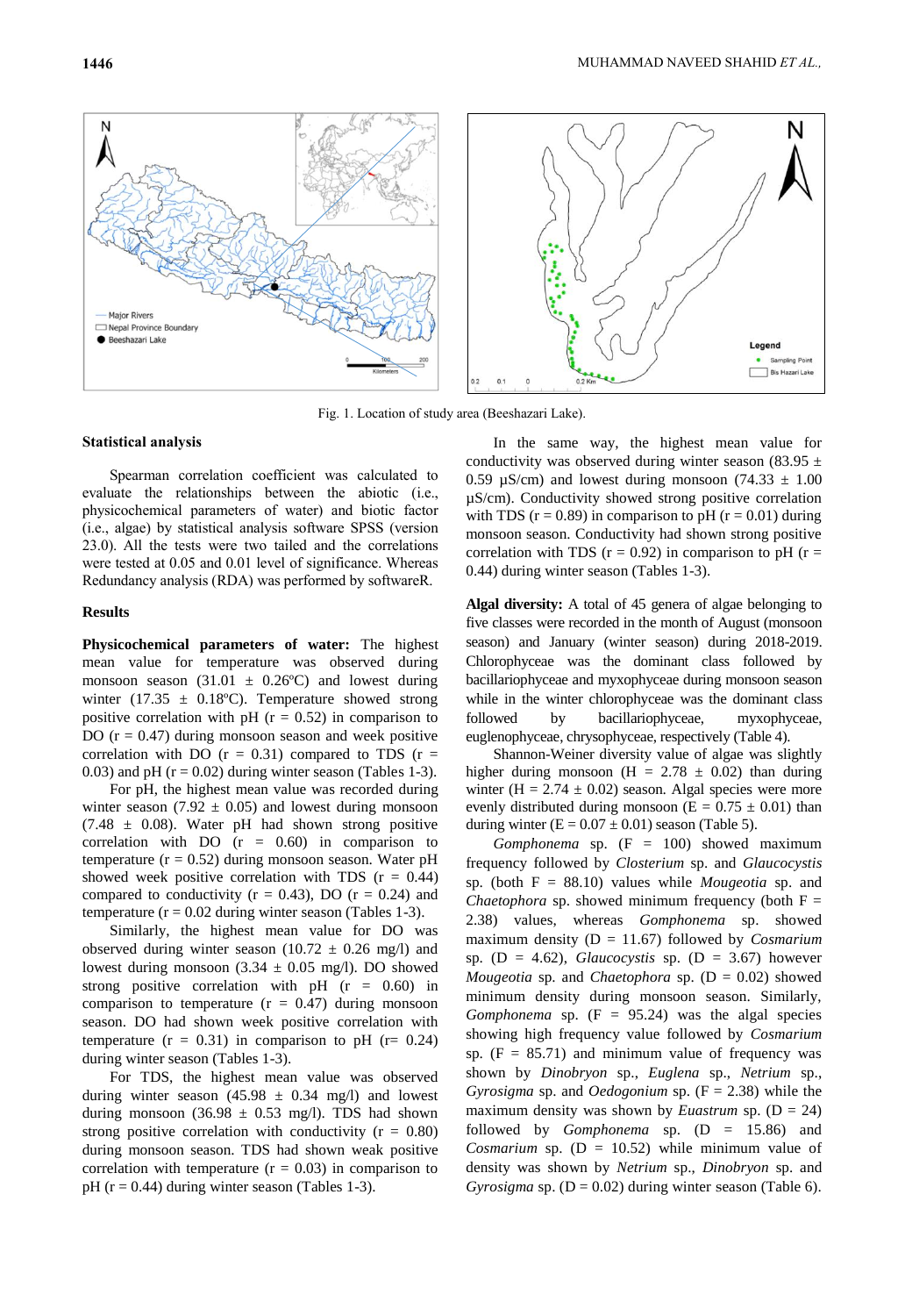| <b>Physico-chemical parameters</b> | <b>Seasons</b> | Mean value | Standard deviation $(\pm)$ |
|------------------------------------|----------------|------------|----------------------------|
| Temperature $(^{\circ}C)$          | Monsoon        | 31.01      | 0.26                       |
|                                    | Winter         | 17.35      | 0.18                       |
| pH                                 | Monsoon        | 7.48       | 0.08                       |
|                                    | Winter         | 7.92       | 0.05                       |
| Dissolved Oxygen $(mg/L)$          | Monsoon        | 3.34       | 0.05                       |
|                                    | Winter         | 10.72      | 0.26                       |
| Total Dissolved Solute (mg/L)      | Monsoon        | 36.98      | 0.53                       |
|                                    | Winter         | 45.98      | 0.34                       |
| Conductivity $(\mu S/cm)$          | Monsoon        | 74.33      | 1.00                       |
|                                    | Winter         | 83.95      | 0.59                       |

|  | Table 1. Physico-chemical parameters of water in monsoon and winter season during 2018-2019. |  |  |
|--|----------------------------------------------------------------------------------------------|--|--|
|--|----------------------------------------------------------------------------------------------|--|--|

| Table 2. Spearman correlation coefficient (r) of temperature, pH, dissolved oxygen (DO), total dissolved solids |
|-----------------------------------------------------------------------------------------------------------------|
| (TDS) in monsoon season during 2018-2019.                                                                       |

|                                                                | <b>Temperature</b> | pH             | DО      | TDS | Conductivity      |  |  |
|----------------------------------------------------------------|--------------------|----------------|---------|-----|-------------------|--|--|
| Temperature                                                    |                    |                |         |     | $-0.30$           |  |  |
| pН                                                             | $0.52^{\rm a}$     |                |         |     | $-0.12$           |  |  |
| DO                                                             | $0.47^{\rm a}$     | $0.60^{\rm a}$ |         |     | $-0.10$           |  |  |
| <b>TDS</b>                                                     | $-0.28$            | $-0.05$        | $-0.07$ |     | 0.80 <sup>b</sup> |  |  |
| $a -$ Correlation is significant at the 0.01 level (2 to idea) |                    |                |         |     |                   |  |  |

= Correlation is significant at the 0.01 level (2-tailed)

 $b =$  Correlation is significant at the 0.05 level (2-tailed)

## **Table 3. Spearman correlation coefficient (r) of temperature, pH, dissolved oxygen (DO), total dissolved solids (TDS) in winter season during 2018-2019.**

|                                             | <b>Temperature</b> | pН             | DО          | <b>TDS</b>  | Conductivity   |
|---------------------------------------------|--------------------|----------------|-------------|-------------|----------------|
| Temperature                                 |                    |                |             |             | $-0.08$        |
| pH                                          | 0.02               |                |             |             | $0.43^{\rm a}$ |
| DO                                          | $0.31^{\rm b}$     | 0.24           |             | $-0.32^{b}$ | $-0.34$        |
| <b>TDS</b>                                  | 0.03               | $0.44^{\rm a}$ | $-0.32^{b}$ |             | $0.93^{\rm a}$ |
| $\mathbf{a}$ . The set of $\mathbf{a}$<br>. | .                  |                |             |             |                |

 $a =$  Correlation is significant at the 0.01 level (2-tailed)

 $b =$  Correlation is significant at the 0.05 level (2-tailed)

|    | classes in monsoon and winter season during 2018-2019. |                     |        |  |  |  |  |  |
|----|--------------------------------------------------------|---------------------|--------|--|--|--|--|--|
|    |                                                        | Total no. of genera |        |  |  |  |  |  |
|    | S.No. Classes                                          | <b>Monsoon</b>      | Winter |  |  |  |  |  |
|    | Chlorophyceae                                          | 25                  | 27     |  |  |  |  |  |
| 2. | Chrysophyceae                                          |                     |        |  |  |  |  |  |
| 3. | Bacillariophyceae                                      |                     | 8      |  |  |  |  |  |
| 4. | Euglenophyceae                                         | 2                   |        |  |  |  |  |  |
| 5. | Myxophyceae                                            |                     |        |  |  |  |  |  |
|    | Total number of species                                |                     |        |  |  |  |  |  |

**Table 4. Total number of algae genera belonging to five classes in monsoon and winter season during 2018-2019.**

**Relationship between algal species richness and water parameters of two different seasons:** In monsoon, temperature (Fig. 2a) showed higher positive strength than conductivity (Fig. 2e) whereas DO (Fig. 2c) showed higher negative strength than pH (Fig. 2b) and TDS (Fig. 2d) towards algal species richness. Similarly, during winter season, DO (Fig. 2h) showed higher positive strength than temperature (Fig. 2f) whereas TDS (Fig. 2i) showed higher negative strength than conductivity (Fig. 2j) and pH (Fig. 2g) towards algal species richness.

During monsoon season, *Dictyosphaerium* sp., *Anabaena* sp., *Pinnularia* sp. and *Closterium* sp. showed high affinity with conductivity and TDS while these species showed low affinity with temperature. *Sphaerocystis* sp., *Glaucocystis* sp., *Coelastrum* sp. and *Micrasterias* sp. showed high abundance with high temperature while these species showed low abundance with conductivity and TDS. *Cosmarium* sp. showed high abundance with high pH and DO (Fig. 3). *Oedogonium* sp., *Nitzschia* sp., *Arthrodesmus* sp. and *Fragilaria* sp. were negatively correlated with pH and DO (Fig. 4).

During winter season, *Spirogyra* sp. and *Trachelomonas* sp. abundance was higher towards high pH, TDS and conductivity. *Nitzschia* sp., *Ankistrodesmus* sp. and *Fragilaria* sp. seemed to be more concentrated towards high temperature. Similarly, *Cymbella* sp., *Ulnaria* sp. and *Pleurotaenium* sp. seemed to be more concentrated towards high DO. *Lyngbya* sp. showed negative correlation with DO. *Kirchneriella* sp., *Teilingia* sp., *Pediastrum* sp., *Euglena* sp., *Mougeotia* sp., *Dictyosphaerium* sp. and *Staurastrum* sp. showed negative correlation with pH, TDS and conductivity (Fig. 4).

**Table 5. Shannon-Weiner Index (H), Species richness and Evenness (E) of algae genera in monsoon and winter season during 2018-2019.**

| S.No.    | Season  | <b>Shannon-Weiner Index (H)</b> | <b>Species richness</b> | Evenness (E)    |
|----------|---------|---------------------------------|-------------------------|-----------------|
|          | Monsoon | $2.78 \pm 0.02$                 | 4,                      | $0.75 \pm 0.01$ |
| <u>.</u> | Winter  | $2.74 \pm 0.02$                 | 40                      | $0.07 \pm 0.01$ |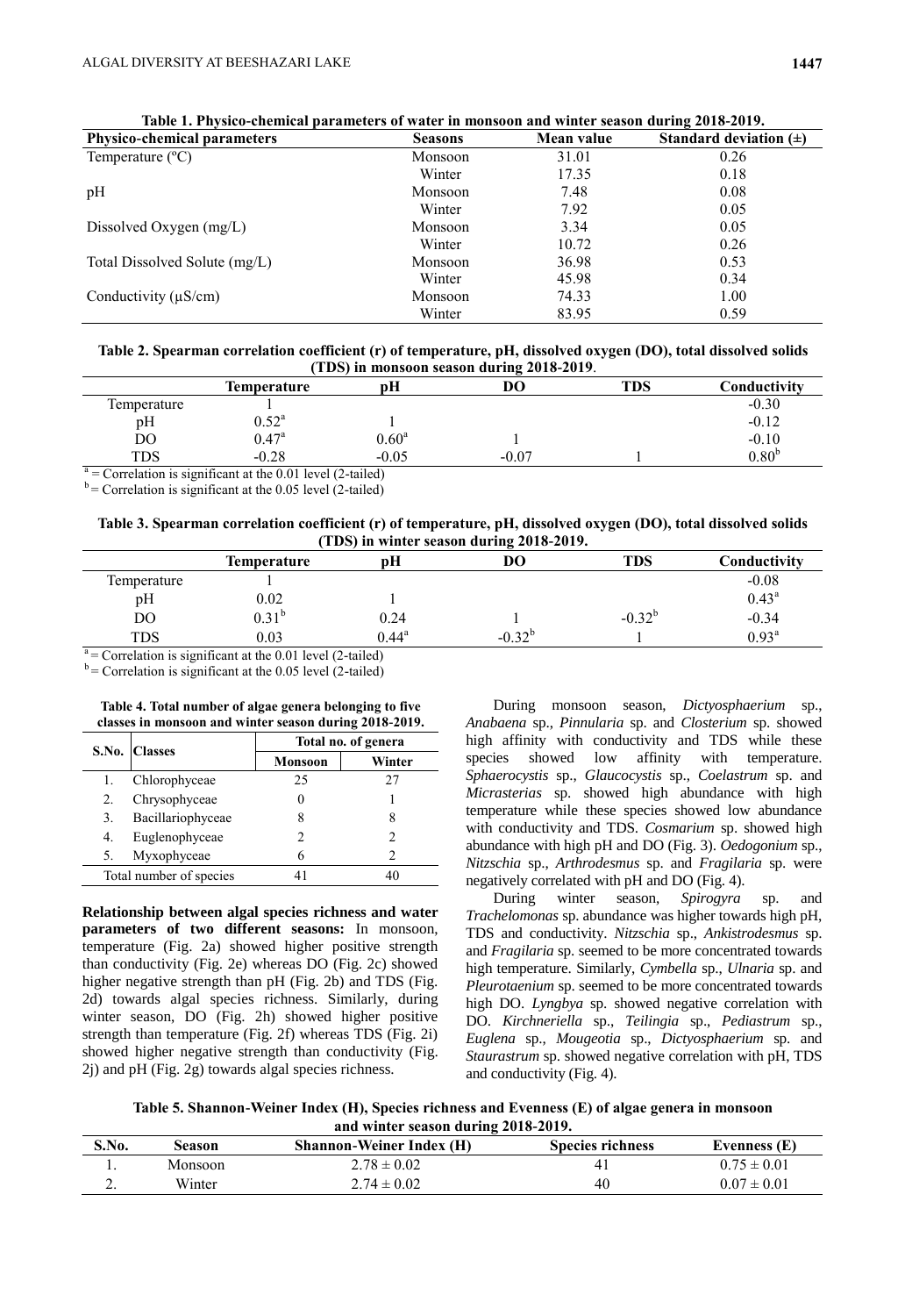|     |                                 | Frequency                |                          | <b>Relative frequency</b> |                          | <b>Density</b>           |                          | <b>Relative density</b>  |                          | Abbre    |
|-----|---------------------------------|--------------------------|--------------------------|---------------------------|--------------------------|--------------------------|--------------------------|--------------------------|--------------------------|----------|
|     | S.No. Name of genera            | M                        | W                        | $\mathbf M$               | W                        | M                        | W                        | M                        | W                        | viation  |
|     | <b>Class: Chlorophyceae</b>     |                          |                          |                           |                          |                          |                          |                          |                          |          |
| 1.  | Ankistrodesmus sp.              | 50.00                    | 11.91                    | 4.23                      | 0.93                     | 1.33                     | 0.14                     | 0.03                     | $\boldsymbol{0}$         | Anki.sp  |
| 2.  | Arthrodesmus sp.                | 26.19                    | 64.29                    | 2.21                      | 5.00                     | 0.31                     | 1.6                      | $0.01\,$                 | 0.02                     | Arth.sp  |
| 3.  | Botrycoccus sp.                 | $\blacksquare$           | 4.76                     | $\overline{\phantom{a}}$  | 0.37                     | $\blacksquare$           | 0.14                     | $\overline{\phantom{a}}$ | $\boldsymbol{0}$         | Botr.sp  |
| 4.  | Chaetophora sp.                 | 2.38                     | $\blacksquare$           | 0.2                       | $\Box$                   | $0.02\,$                 | $\blacksquare$           | $0.01\,$                 | $\frac{1}{2}$            | Chae.sp  |
| 5.  | Closterium sp.                  | 88.10                    | 73.81                    | 7.45                      | 5.74                     | 3.19                     | 5.05                     | 0.08                     | 0.07                     | Clos.sp  |
| 6.  | Coelastrum sp.                  | 16.67                    | 14.29                    | 1.41                      | 1.11                     | 0.31                     | 0.76                     | $0.01\,$                 | $0.01\,$                 | Cole.sp  |
| 7.  | Cosmarium sp.                   | 80.95                    | 85.71                    | 6.84                      | 6.67                     | 4.62                     | 10.52                    | 0.11                     | 0.15                     | Cosm.sp  |
| 8.  | Dictyosphaerium sp.             | 28.57                    | 9.52                     | 2.41                      | 0.74                     | 0.48                     | 0.31                     | $0.01\,$                 | $\boldsymbol{0}$         | Dict.sp  |
| 9.  | Euastrum sp.                    | 33.33                    | 14.29                    | 2.82                      | 1.11                     | 0.62                     | 24                       | 0.02                     | $\boldsymbol{0}$         | Euas.sp  |
| 10. | Glaucocystis sp.                | 88.10                    | 59.52                    | 7.45                      | 4.63                     | 3.67                     | 2.29                     | 0.90                     | 0.03                     | Glau.sp  |
| 11. | Gonatozygon sp.                 | 16.67                    | 66.67                    | 1.41                      | 5.19                     | 0.19                     | 3.12                     | $0.01\,$                 | 0.05                     | Gona.sp  |
| 12. | Hyalotheca sp.                  |                          | 14.29                    | $\overline{\phantom{a}}$  | 1.11                     | $\blacksquare$           | 1.02                     | $\overline{\phantom{a}}$ | $0.02\,$                 | Hyal.sp  |
| 13. | Hydrodictyon sp.                | 9.52                     | 4.76                     | 0.81                      | 0.37                     | 0.17                     | 0.05                     | $0.01\,$                 | $\boldsymbol{0}$         | Hydr.sp  |
| 14. | Kirchneriella sp.               | 35.71                    | 45.24                    | 3.02                      | 3.52                     | 0.57                     | 1.29                     | $0.01\,$                 | 0.02                     | Kirc.sp  |
| 15. | Micrasterias sp.                | 52.8                     | 38.1                     | 4.43                      | 2.96                     | 1.31                     | 0.69                     | 0.03                     | $0.01\,$                 | Micr.sp  |
| 16. | Mougeotia sp.                   | 2.38                     | 76.19                    | $0.2\,$                   | 5.93                     | 0.02                     | 3.98                     | $0.01\,$                 | 0.06                     | Moug.sp  |
| 17. | Netrium sp.                     | $\overline{\phantom{a}}$ | 2.38                     | $\overline{\phantom{a}}$  | 0.185                    | $\overline{\phantom{a}}$ | $0.02\,$                 | $\overline{\phantom{a}}$ | $\boldsymbol{0}$         | Netr.sp  |
| 18. | Oedogonium sp.                  | 9.52                     | 2.38                     | 0.81                      | 0.19                     | 0.1                      | 0.05                     | $0.01\,$                 | $\boldsymbol{0}$         | Oedo.sp  |
| 19. | Oocystis sp.                    | 28.57                    | 11.91                    | 2.41                      | 0.93                     | 0.55                     | 0.33                     | $0.01\,$                 | 0.01                     | Oocy.sp  |
| 20. | Pediastrum sp.                  | 7.14                     | 11.91                    | 0.6                       | 0.93                     | $0.07\,$                 | 0.12                     | $0.01\,$                 | $\boldsymbol{0}$         | Pedi.sp  |
| 21. | Pleurotaenium sp.               | 21.43                    | 45.24                    | 1.81                      | 3.52                     | 0.31                     | 0.76                     | $0.01\,$                 | $0.01\,$                 | Pleu.sp  |
| 22. | Scenedesmus sp.                 | 19.05                    | 23.81                    | 1.61                      | 1.85                     | 0.26                     | 0.36                     | $0.01\,$                 | $0.01\,$                 | Scen.sp  |
| 23. | Sphaerocystis sp.               | 50.00                    | 47.62                    | 4.23                      | 3.7                      | 1.05                     | 1.24                     | 0.03                     | $0.02\,$                 | Spha.sp  |
| 24. | Spirogyra sp.                   | 7.14                     | 7.14                     | 0.60                      | 0.56                     | 0.10                     | $0.07\,$                 | $0.01\,$                 | $\boldsymbol{0}$         | Spir.sp  |
| 25. | Spondylosium sp.                | 11.91                    | 35.71                    | 1.01                      | 2.78                     | 0.21                     | 0.98                     | $0.01\,$                 | $0.01\,$                 | Spon.sp  |
| 26. | Staurastrum sp.                 | 19.05                    | 52.38                    | 1.61                      | 4.07                     | 0.21                     | 1.6                      | $0.01\,$                 | 0.02                     | Stau.sp  |
| 27. | Teilingia sp.                   | 19.05                    | 45.24                    | 1.61                      | 3.52                     | 0.31                     | 1.00                     | $0.01\,$                 | $0.01\,$                 | Teli.sp  |
| 28. | Xanthidium sp.                  | 28.57                    | 45.24                    | 2.41                      | 3.519                    | 0.43                     | 1.17                     | 0.01                     | $0.02\,$                 | Xant.sp  |
|     | <b>Class: Chrysophyceae</b>     |                          |                          |                           |                          |                          |                          |                          |                          |          |
|     | 29. Dinobryon sp.               | $\overline{\phantom{a}}$ | 2.38                     | $\overline{\phantom{a}}$  | 0.19                     | $\overline{\phantom{a}}$ | 0.02                     | $\overline{a}$           | $\boldsymbol{0}$         | Dino.sp  |
|     | <b>Class: Bacillariophyceae</b> |                          |                          |                           |                          |                          |                          |                          |                          |          |
| 30. | Cymbella sp.                    | 4.76                     | 16.67                    | $0.4\,$                   | 1.3                      | $0.1\,$                  | 0.52                     | $0.01\,$                 | 0.01                     | Cymb.sp  |
| 31. | Fragilaria sp.                  | 11.91                    | 33.33                    | 1.01                      | 2.59                     | 0.14                     | 0.55                     | $0.01\,$                 | $0.01\,$                 | Flag.sp  |
| 32. | Gomphonema sp.                  | 100.0                    | 95.24                    | 8.45                      | 7.41                     | 11.67                    | 15.86                    | 0.28                     | 0.23                     | Gomp.sp. |
| 33. | Gyrosigma sp.                   | 61.91                    | 2.38                     | 5.23                      | 0.19                     | 1.60                     | $0.02\,$                 | 0.04                     | $\boldsymbol{0}$         | Gyro.sp  |
| 34. | Navicula sp.                    | 38.10                    | 19.05                    | 3.22                      | 1.48                     | 0.93                     | 0.57                     | 0.02                     | $0.01\,$                 | Navi.sp  |
| 35. | Nitzschia sp.                   | 9.52                     | 52.38                    | 0.81                      | 4.07                     | 0.24                     | 8.02                     | $0.01\,$                 | 0.12                     | Nitz.sp  |
| 36. | Pinnularia sp.                  | 38.10                    | 23.81                    | 3.22                      | 1.85                     | 1.50                     | $0.67\,$                 | 0.04                     | $0.01\,$                 | Pinn.sp  |
| 37. | Ulnaria sp.                     | 45.24                    | 76.19                    | 3.82                      | 5.93                     | 0.81                     | 2.93                     | 0.02                     | 0.04                     | Ulna.sp  |
|     | <b>Class: Euglenophyceae</b>    |                          |                          |                           |                          |                          |                          |                          |                          |          |
| 38. | Trachelomonas sp.               | 50.00                    | 16.67                    | 4.23                      | 1.30                     | 1.07                     | 0.24                     | 0.03                     | $\boldsymbol{0}$         | Trac.sp  |
|     |                                 |                          |                          |                           |                          |                          |                          |                          |                          |          |
| 39. | Euglena sp.                     | 28.57                    | 2.38                     | 2.41                      | 0.19                     | 0.45                     | 0.1                      | 0.01                     | $\boldsymbol{0}$         | Eugl.sp  |
|     | <b>Class: Myxophyceae</b>       |                          |                          |                           |                          |                          |                          |                          |                          |          |
| 40. | Anabaena sp.                    | 9.52                     | 19.05                    | 0.81                      | 1.48                     | 0.17                     | 0.62                     | 0.01                     | 0.01                     | Anab.sp  |
| 41. | Chrococcus sp.                  | 4.76                     | $\qquad \qquad -$        | 0.4                       | $\overline{\phantom{a}}$ | 0.04                     | $\blacksquare$           | $0.01\,$                 | $\overline{a}$           | Chro.sp  |
| 42. | Cylindrospermum sp.             | 4.76                     |                          | 0.4                       | $\overline{\phantom{a}}$ | 2.38                     | $\overline{\phantom{a}}$ | $0.06\,$                 | $\overline{\phantom{m}}$ | Cyli.sp  |
| 43. | Lyngbya sp.                     | 7.14                     | 11.91                    | 0.6                       | 0.93                     | 0.14                     | 0.12                     | $0.01\,$                 | $\boldsymbol{0}$         | Lyng.sp  |
| 44. | Oscillatoria sp.                | 11.91                    |                          | 1.01                      |                          | 0.14                     |                          | $0.01\,$                 | $\overline{a}$           | Osci.sp  |
| 45. | Scytonema sp.                   | 4.76                     | $\overline{\phantom{a}}$ | 0.4                       | $\overline{\phantom{a}}$ | 0.12                     | $\overline{\phantom{a}}$ | 0.01                     | $\qquad \qquad -$        | Scyt.sp  |

**Table 6. Frequency, Relative Frequency, Density and Relative Density of algae genera in monsoon (M) and Winter (W) season during 2018-2019.**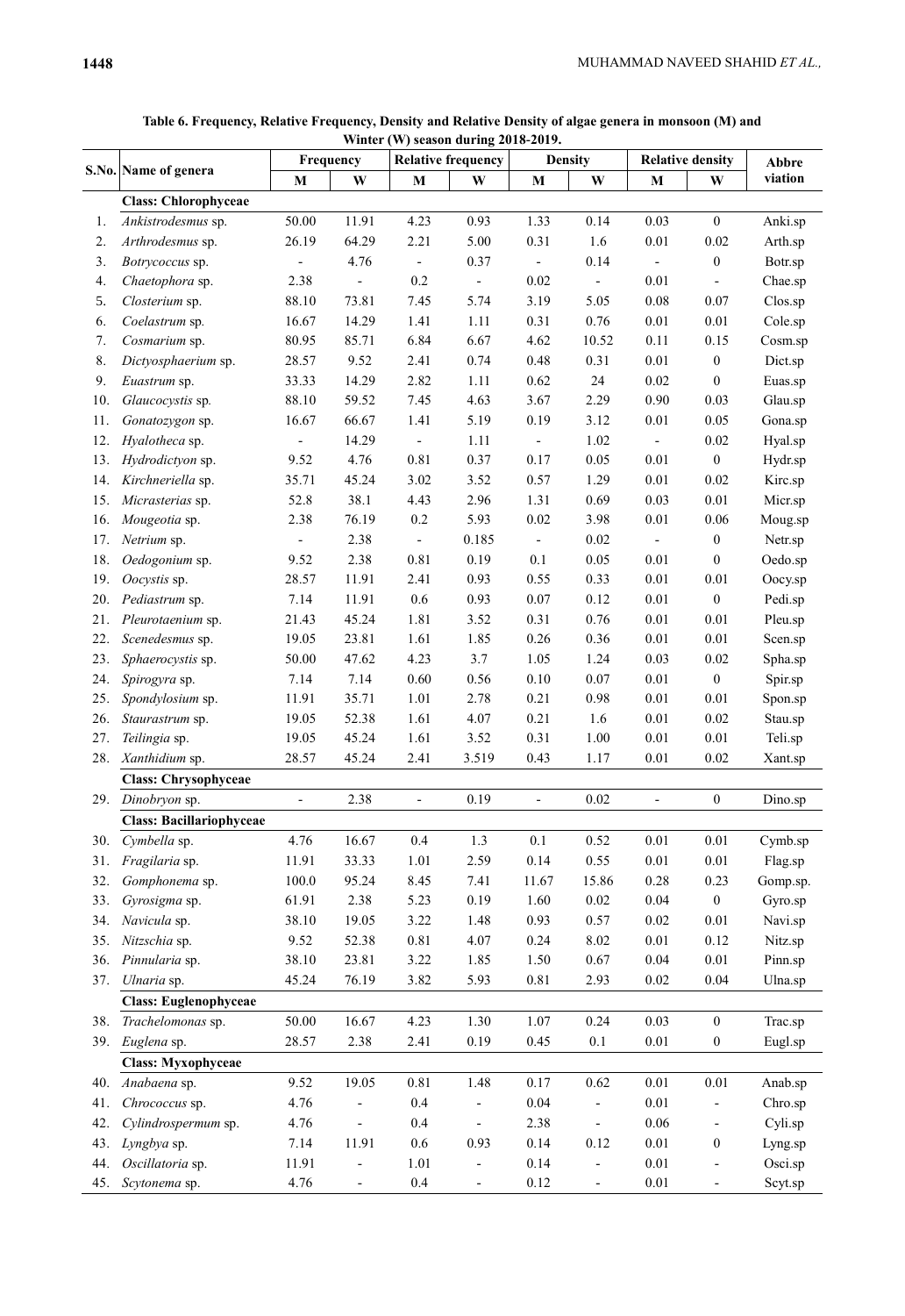

Fig. 2. Regression graph of water parameters in x-axis and algal species richness in y-axis at 0.05 level of significance (a-e) of monsoon season, (f-j) of winter season; (a) temperature vs. algal species richness, (b) pH vs. algal species richness, (c) DO vs. algal species richness, (d) TDS vs. algal species richness, (e) conductivity vs. algal species richness, (f) temperature vs. algal species richness, (g) water pH vs. algal species richness, (h) DO vs. algal species richness, (i) TDS vs. algal species richness and (j) conductivity vs. algal species richness.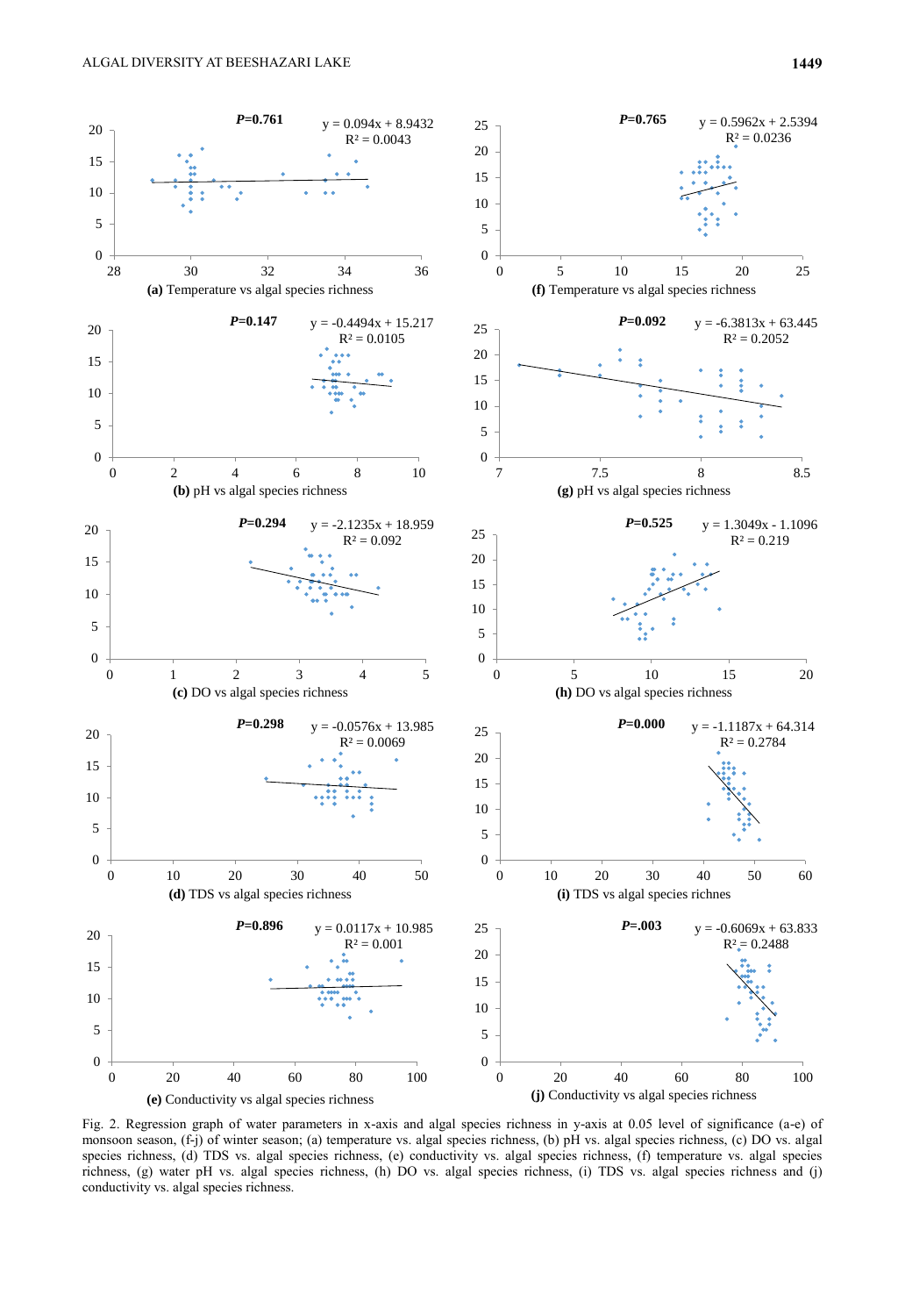

Fig. 3. Redundancy analysis (RDA) biplot for algae genera along with environmental variables such as temperature (Temp.), pH, dissolved oxygen (DO), total dissolved solids (TDS) and conductivity (Con.) of monsoon season during 2018- 2019 (Abbreviation of algae genera as per the table 6).

#### **Discussion**

**Seasonal fluctuations in physico-chemical parameters of lake shore water:** Several studies have advanced our understanding that physico-chemical conditions play a significant role as driving force of any ecosystem. The effect of atmospheric temperature, clear atmosphere and influence of the season might be the factors that bring fluctuation in surface water temperature (Manjare *et al*., 2010). The pH of the lake water was low in monsoon season due to heavy rainfall (Sharma & Kannaujia, 2013) and an in-flow of water from nearest Khgeri cannel. The high pH during winter might be associated with dense algal growth increasing the rate of photosynthetic activities, reducing the production of carbon dioxide and bicarbonates which were ultimately responsible for increasing in pH value (Manjare *et al*., 2010).

The total amount of DO in water gives the sense of biological activity taking place within it and helps in the determination of the biological changes which are brought about by aerobic or anaerobic organisms as well as the higher values recorded for dissolved oxygen during winter can be attributed to lower rate of decomposition, low respiratory demand and the capacity of water to hold high oxygen concentration at low temperature (Ganai & Parveen, 2014). During the study period, DO was reduced during the monsoon season as compared to winter due to higher temperature and seasonal variation (Matta *et al.*, 2015). Low DO in monsoon season might be the function of higher water temperature and strong decomposition of organic matter (Badge & Verma, 1985) brought in by nearest in-flowing Khageri cannel. In winter season, due to the circulation of cold water as well as high solubility of oxygen at low temperature, the value of DO increases (Suthar *et al*., 2005). The sunlight during winter was supportive for photosynthesis by algae than during monsoon utilizing carbon-dioxide and giving off oxygen (Manjare *et al*., 2010). From February as the solar radiation slowly increased, the photosynthesis rate and decomposition rate also increased and for that DO also increased up to the month of June from February (Sharma



Fig. 4. Redundancy analysis (RDA) biplot for algae genera along with environmental variables such as temperature (Temp.), pH, dissolved oxygen (DO), total dissolved solids (TDS) and conductivity (Con.) of winter season during 2018- 2019 (Abbreviation of algae genera as per the table 6).

& Kannaujia, 2013). Total dissolved solute in water might be increase and may be the cause of high anthropogenic activity (Senthilkumar & Sivakumar, 2008). High rainfall and heavy in-flow by Khageri cannel in the lake may reduce the TDS during monsoon than during winter season with low rainfall.

Highest conductivity was observed in winter and lowest in might may occur due to the dilution of water during the rainfall (Singh *et al*., 2010). It may be deduced that conductivity was also affected by temperature, as warmer the water, lower was the conductivity hence conductivity was negatively correlated to temperature.

**Seasonal variation, algal diversity and influence of water characteristics:** In the present study, chlorophyceae was recorded as dominant class during both the seasons. Due to the eutrophic nature of the lake system, chlorophyceae showed dominancy over other groups of algae (Bhat *et al*., 2012). The mode of reproduction plays a vital role in existence of any species in a community along with the ambient environmental circumstances. The common ways of reproduction in chlorophyceae are vegetative, asexual and sexual but also gives out several penetrating bodies which can increase individual species number even in adverse environmental conditions. Similarly, bacillariophyceae showed two distinct but interconnected phases, i.e., vegetative phase and a sexual phase. To avoid death and reduction in number of new individual cells, sexual phase is the only way in class bacillariophyceae (Mann, 1993). In cyanophyceae, only vegetative and asexual type of reproduction is present. In euglenophyceae, sexual reproduction is absent but asexual reproduction occurs (Sahoo & Seckbach, 2015) which resulted in different frequency and density of different class of algae in two different seasons of a year.

Shannon-Weiner diversity value indicates the abundance of a species within the abundance of all species in a community. Hence, the algal species during monsoon are more evenly abundant than during winter season (Table 5).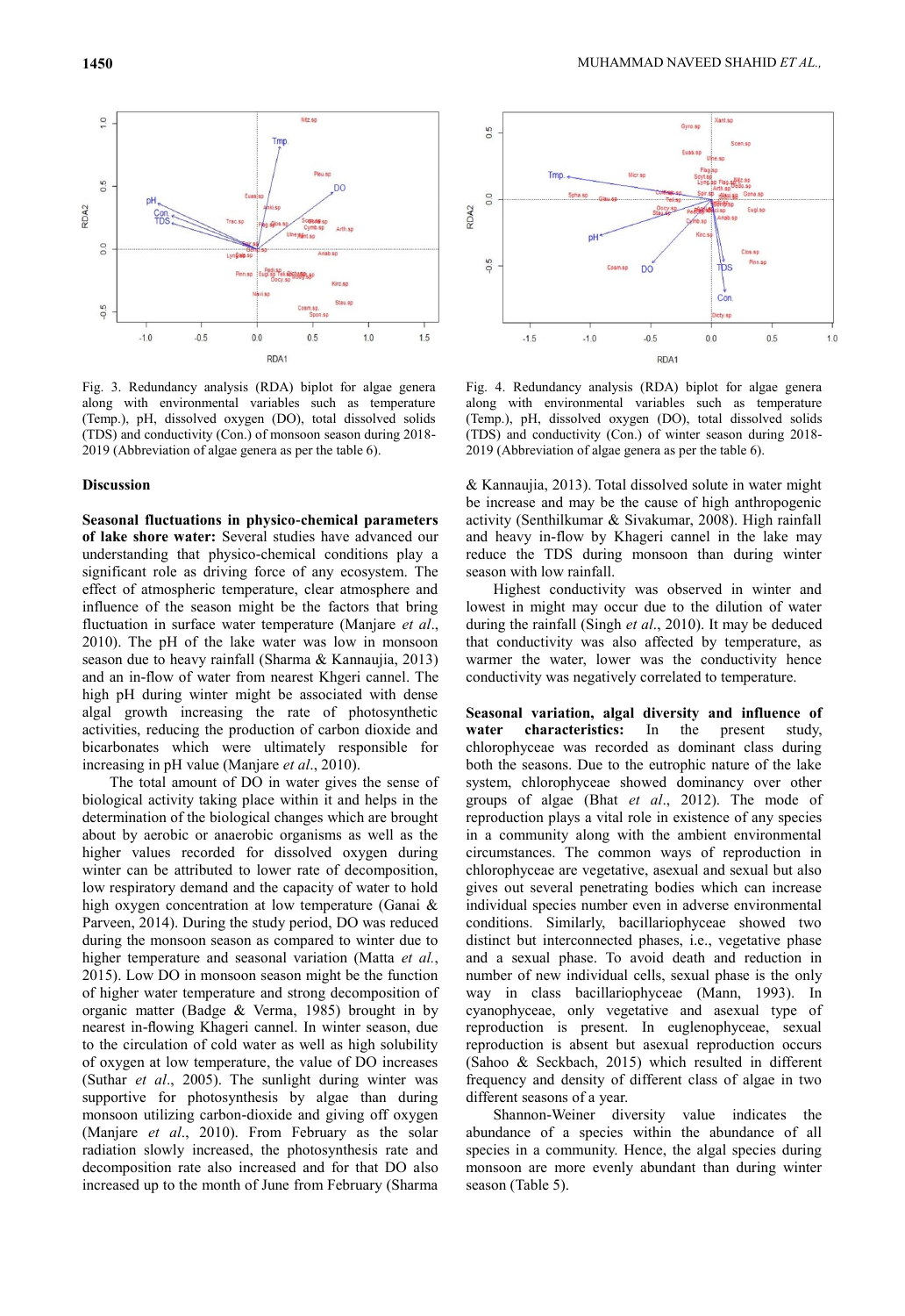*Gomphonema* sp.*, Closterium* sp. and *Glaucocystis* sp. showed maximum frequency during monsoon. As winters are favorable for the chlorophyceae and bacillariophyceae (Tiwari & Chauhan, 2006), *Gomphonema* sp. followed by *Cosmarium* sp. showed maximum frequency during winter. *Maugeotia* sp. and *Chaetophora* sp. during monsoon and *Dinobryon* sp., *Euglena* sp., *Netrium* sp., *Gyrosigma* sp. and *Oedogonium* sp. during winter showed minimum value of frequency that might be due to the unsuitable environmental condition for reproduction to form new individuals to show their presence in each seasons of a year. Maximum density of *Euastrum* sp., followed by *Gomphonema* sp. and *Cosmarium* sp. during winter season might provide the evidence of their ability of resilience and tolerance to both harsh and suitable environments for their growth and reproduction. Minimum density of *Chaetophora* sp. during monsoon and *Netrium* sp., *Dinobryon* sp., *Nitzschia* sp. and *Gyrosigma* sp. during winter might be due to their poor ability in maintaining growth and reproduction as per the changing environmental condition within a year (Tables 6-7).

*Chaetophora* sp., *Oscillatoria* sp., *Scytonema* sp., *Cylindrospermum* sp. and *Chrococcus* sp. were observed only during monsoon might be due to their physiological adaptation to high temperature and low pH, DO, TDS and conductivity values. *Dinobryon* sp., *Hyalotheca* sp., *Botrycoccus* sp. and *Netrium* sp. were observed only during winter might be due to their physiological adaptation to low temperature and high pH, DO, TDS and conductivity value of lake water.

High TDS supports high frequency for bacillariophyceae (Sahoo & Seckbach, 2015) hence, high TDS during winter accumulated higher frequency of occurrence of bacillariophytes than low TDS during monsoon. Inflow of water from nearby Khageri Canal is low or none during winter season which might have made the lake polluted and promoted the growth of euglenophytes during winter season (Rai & Rai, 2007). Therefore, seasonal variation of algal diversity might be associated with the seasonal fluctuation in physicochemical parameters of water due to climatic changes.

**Funding:** This research received no external funding.

## **Acknowledgments**

We would like to acknowledge Tribhuvan University, Institute of Science and Technology, Central Department of Botany, Kirtipur, Bagmati province, Nepal for granting us research permission for our title; Central Department of Environment Science, Kirtipur, Bagmati province, Nepal for providing Sample collection bottles, Dry laboratory and Microscope; and Department of Botany, Post Graduate Campus, Biratnagar, Number-1 province, Nepal for providing Ecology laboratory, and microphotography. We are thankful to Associate Prof. Dr. Chitra Bahadur Baniya and Assistant Prof. Mukti Poudel for helping in statistical analysis. The first author is thankful to Dr. Bharat Babu Shrestha for kind suggestions during proposal writing. Similarly, thanks go to Ms. Bishna Kumari Joshi (Sharma), Ms. Sajita Pokhrel, and Ms. Amrita Roka for their kind

help during field work, and Ms. Sabita Thapa for laboratory work. We are also thankful to the officials of Chitwan National Park for granting permission for this study.

**Conflicts of Interest:** The authors declare no conflict of interest.

## **References**

- Badge, U.S. and A.K. Verma. 1985. Limnological studies on JNU Lake, New Delhi, India. *Bull. Bot. Soc*. *Sagar*, 32: 16-23.
- Bhandari, B. 1992. *The current status of wetlands in Nepal*. Country report presented at the Asian Wetland Symposium organized by the Ramsar Centre, 14-20 October 1992, Otsu-Kushiro, Japan.
- Bhat, N.A., A. Wanganeo, R. Raina, J.A. Dar and A.A. Naik. 2012. Phytoplankton diversity in relation to physicochemical characteristics of upper basin (Bhoj Wetland), Bhopal, India. *Curr. Biotica*, 6(3): 320-333.
- Desikachary, T.V. 1959. *Cyanophyta*. I.C.A.R. monograph on algae, New Delhi. 686 p.
- Fritsch, F.E. 1959. *The structure and reproduction of the Algae, Vol. 2*. Cambridge University Press, Cambridge. 939 p.
- Ganai, A.H. and S. Parveen. 2014. Effect of physico-chemical conditions on the structure and composition of the phytoplankton community in Wular Lake at Lankrishipora, Kashmir. *Int. J. Biodiv. Conserv.*, 6(1): 71-84. DOI: 10.5897/IJBC2013.0597.
- Ghosh, S., S. Barinova and J.P. Keshri. 2012. Diversity and seasonal variation of phytoplankton community in the Santragachi Lake, West Bengal, India. *QScience Connect*, 2012: 3. DOI: [10.5339/connect.2012.3](https://doi.org/10.5339/connect.2012.3)
- Kafle, G. and I.T. Savillo. 2009. Present status of Ramsar sites in Nepal. *Int. J. Biodiv. Conserv.*, 1(5): 146-150.
- Kaparapu, J. and M.N.R. Geddada. 2013. Seasonal distribution of phytoplankton in Riwada Reservoir, Visakhapatnam, Andhra Pradesh, India. *Not. Sci. Biol.*, 5(3): 290-295. DOI: [10.15835/nsb539082.](https://doi.org/10.15835/nsb539082)
- Komárek, J. and K. Anagnostidis. 2005. Cyanoprokaryota. 2. Teil: Oscillatoriales. In: (Eds.): Büdel, B., G. Gärtner, L. Krienitz and M. Schagerl. *Süsswasserflora von Mitteleuropa, Bd. 19(2)*. Elsevier GmbH, München. 759 p.
- Lamichhane, S., R.C. Kandel, C.P. Pokheral, T.P. Dahal and S. Bhattarai. 2017. *Biodiversity profile of Beeshazar and associated lakes, Chitwan*. DNPWC, CNP, NTNC, Norad, Ramsar. 55 p.
- Lange-Bertalot, H. and D. Metzeltin. 1996. Indicators of oligotrophy- 800 taxa representative of three ecologically distinct lake types, carbonate buffered - Oligodystrophic - Weakly buffered soft water. *In*: Lange-Bertalot, H. (Ed.), *Iconographia diatomologica. Annotated diatom micrographs, Vol. 2. Ecology, diversity, taxonomy*. Koeltz Scientific Books. Königstein, Germany, 2: 390.
- Manjare, S.A., S.A. Vhanalakar and D.V. Muley. 2010. Analysis of water quality using physico-chemical parameters Tamdalge tank in Kolhapur district, Maharashtra. *Int. J. Adv. Biotechnol. Res.*, 1(2): 115-119.
- Mann, D.G. 1993. Patterns of sexual reproduction in diatoms. In: (Ed.): van Dam, H. *Twelfth Internationa Diatom Symposium. Developments in Hydrobiology*, *Vol. 90*. Springer, Dorbrecht. DOI: 10.1007/978-94-017-3622-0\_2.
- Matta, G., R.R. Pandey and K.K. Saini. 2015. Assessment of pollution on water quality and phytoplankton diversity in canal system of River Ganga. *World J. Pharm. Res.*, 4(11): 889-908.
- Parmar, T.K. D. Rawtani and Y.K. Agrawal. 2016. Bioindicators: The natural indicator of environmental pollution. *Front. Life Sci.*, 9(2): 110-118. DOI: 10.1080/21553769.2016.1162753